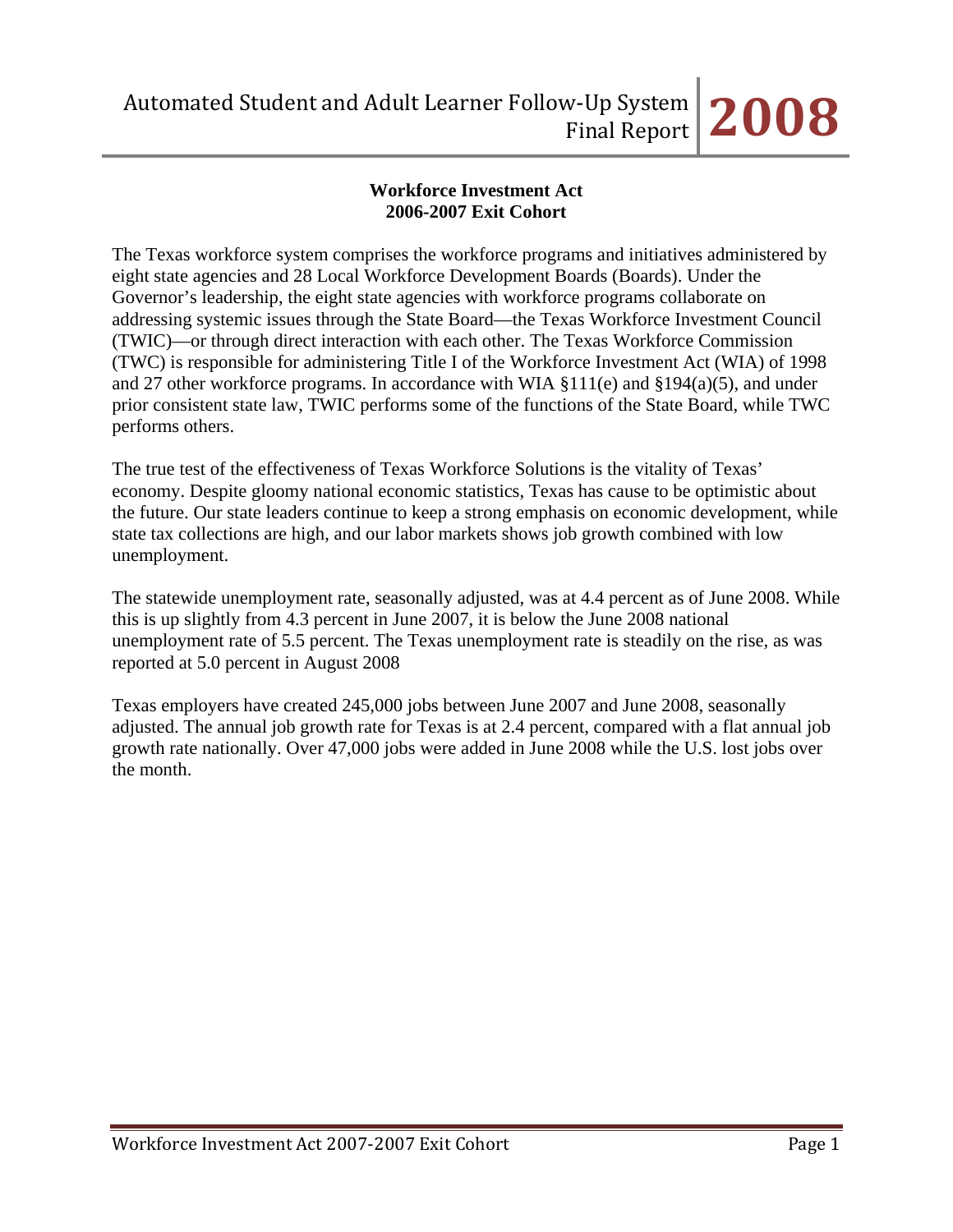# **Seed Records**

The Labor Market and Career Information (LMCI) division of TWC received 415,114 duplicate seed records for the WIA program from The Workforce Information System of Texas (TWIST). We grouped the records by SSN and grant type and then deleted the records with invalid grant type or registration dates outside the study period. This left us with 54,196 usable duplicate seed records. Seed records were unduplicated by SSN, resulting in 54,196 unique records, and records with invalid SSNs were then expunged. This left 52,959 usable, unique records for the WIA exit cohort.

The seed records were then linked to the UI Wage Records database for the  $4<sup>th</sup>$  quarter of 2007 to determine employment and earnings. The 4<sup>th</sup> quarter of 2007 was chosen in keeping with the new methodology we instituted in last year's report, in which we link seed records to the last quarter of the second calendar year in the program year to determine employment and earnings. Earnings were summed across unique SSN and the 4-digit North American Industry Classification System (NAICS) code of the employer that paid the highest wages was retained for analysis. Individuals found earning more than \$25,000 in the snapshot quarter were identified; these records were removed from analysis based on the likelihood of inaccurate wage record data, and to reduce the possibility of inappropriately skewing statistical measures of central tendency.

Supplemental employment linkages were performed with the U.S. Department of Defense (DOD), the U.S. Office of Personnel Management (OPM), and the U.S. Postal Service (USPS).

The seed records were also sent to the Texas Higher Education Coordinating Board (THECB) for linkage to the public postsecondary master enrollment records for the fall semester of 2007. This linkage is used to locate any former WIA program participants who are pursuing higher education at a public postsecondary institution in Texas and therefore may not be found working.

Finally, the seed records were linked to the Texas Department of Criminal Justice (TDCJ) and the Texas Bureau of Vital Statistics (TBVS) in order to determine if any former program participants were either incarcerated or deceased, respectively. All records with positive matches to either of these two databases have been excluded from further analysis. After all exclusions, there were 52,684 records retained for subsequent analysis.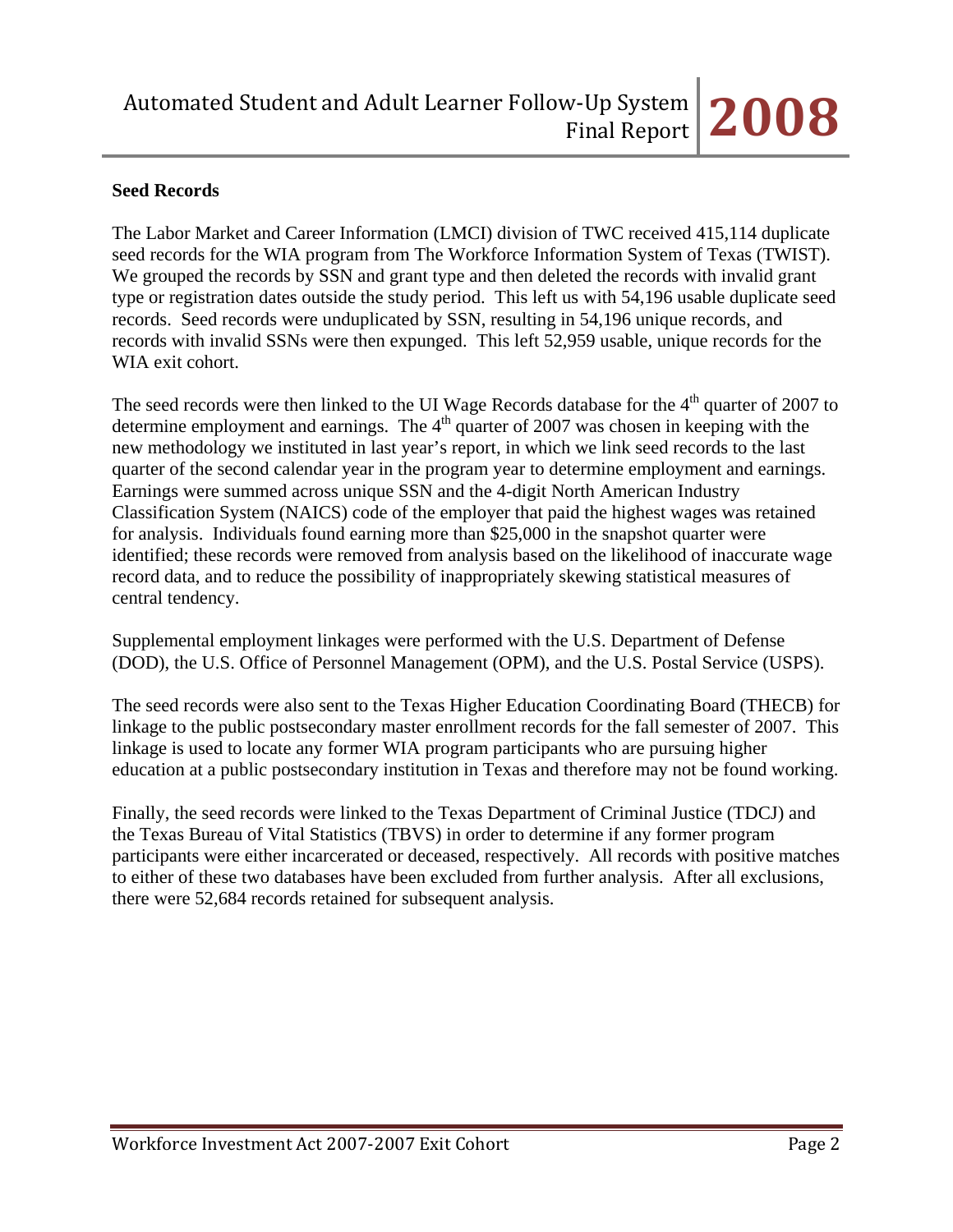### **Results**

The results for this report have been ranked in descending order *with the cohort total included.* This was done so one can see where labor market outcomes for various participant groups lie in relation to the labor market outcomes for the entire cohort.

Female and male program exiters had the same percentage of cohort members employed, 73.4 percent (Table 1), and that also happens to be the overall employment for the cohort. While it looks odd at first glance, a quick run of the figures through a calculator confirms the findings.

|               |        | N       | ℅       |
|---------------|--------|---------|---------|
| <b>Gender</b> | N      | Working | Working |
| Female        | 30,152 | 22,141  | 73.4    |
| Male          | 22,312 | 16,381  | 73.4    |
| <b>Total</b>  | 52,684 | 38,650  | 73.4    |
| Unknown       | 220    | 128     | 58.2    |

### **Table 1. Employment by Gender**

Cohort members of unknown gender had the highest median quarterly earnings in the  $4<sup>th</sup>$  quarter of 2007 with \$7,316 (Table 2). Median earnings for male participants were \$6,310. Overall the cohort had a median quarterly earnings figure of \$5,279 for the study period. Annualized over four quarters these earnings would amount to \$21,116 per year.

# **Table 2. Earnings by Gender**

| Gender       | N      | N<br>Working | <b>Median</b><br><b>Earnings</b> |
|--------------|--------|--------------|----------------------------------|
| Unknown      | 220    | 128          | \$7,316                          |
| Male         | 22,312 | 16,381       | \$6,310                          |
| <b>Total</b> | 52,684 | 38,650       | \$5,279                          |
| Female       | 30,152 | 22,141       | \$4,690                          |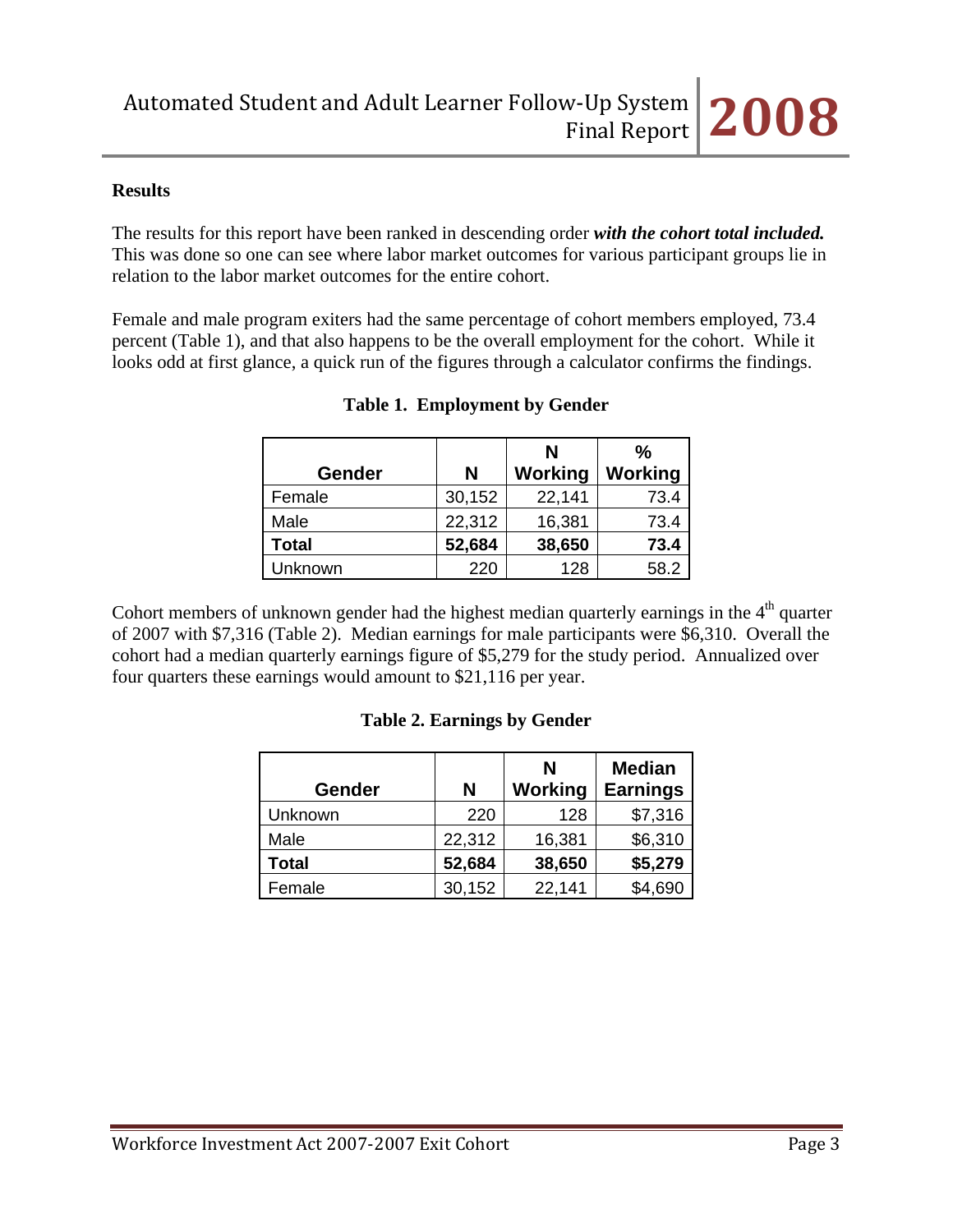Table 3 displays employment for the WIA cohort by racial sub-group regardless of ethnicity. Participants whose race was classified as "Other" had the highest percentages of cohort members employed with 75.8 percent, followed closely by Whites with 75.6 percent. Blacks, the largest ethnic sub-group, had an employment rate of 69.6 percent for the study.

| Race               | N      | N<br>Working | $\frac{9}{6}$<br>Working |
|--------------------|--------|--------------|--------------------------|
| Other              | 10,075 | 7,633        | 75.8                     |
| White              | 22,163 | 16,750       | 75.6                     |
| Asian              | 871    | 639          | 73.4                     |
| <b>Total</b>       | 52,684 | 38,650       | 73.4                     |
| Hawaiian Native or |        |              |                          |
| Pacific Islander   | 146    | 106          | 72.6                     |
| <b>Black</b>       | 18,881 | 13,141       | 69.6                     |
| Native American    | 548    | 381          | 69.5                     |

# **Table 3. Employment by Race without Regard to Ethnicity**

Participants in the Asian sub-group had the highest median earnings, \$8,150, during the study period (Table 4). Hawaiian Native or Pacific Islanders had the second-highest median earnings with \$6,750. Blacks had the lowest post-exit median quarterly earnings of \$4,316.

| Race                                   | N      | N<br>Working | <b>Median</b><br><b>Earnings</b> |
|----------------------------------------|--------|--------------|----------------------------------|
| Asian                                  | 871    | 639          | \$8,150                          |
| Hawaiian Native or<br>Pacific Islander | 146    | 106          | \$6,750                          |
| White                                  | 22,163 | 16,750       | \$5,898                          |
| Other                                  | 10,075 | 7,633        | \$5,842                          |
| <b>Total</b>                           | 52,684 | 38,650       | \$5,279                          |
| <b>Native American</b>                 | 548    | 381          | \$4,792                          |
| <b>Black</b>                           | 18,881 | 13,141       | \$4,316                          |

**Table 4. Earnings by Race without Regard to Ethnicity**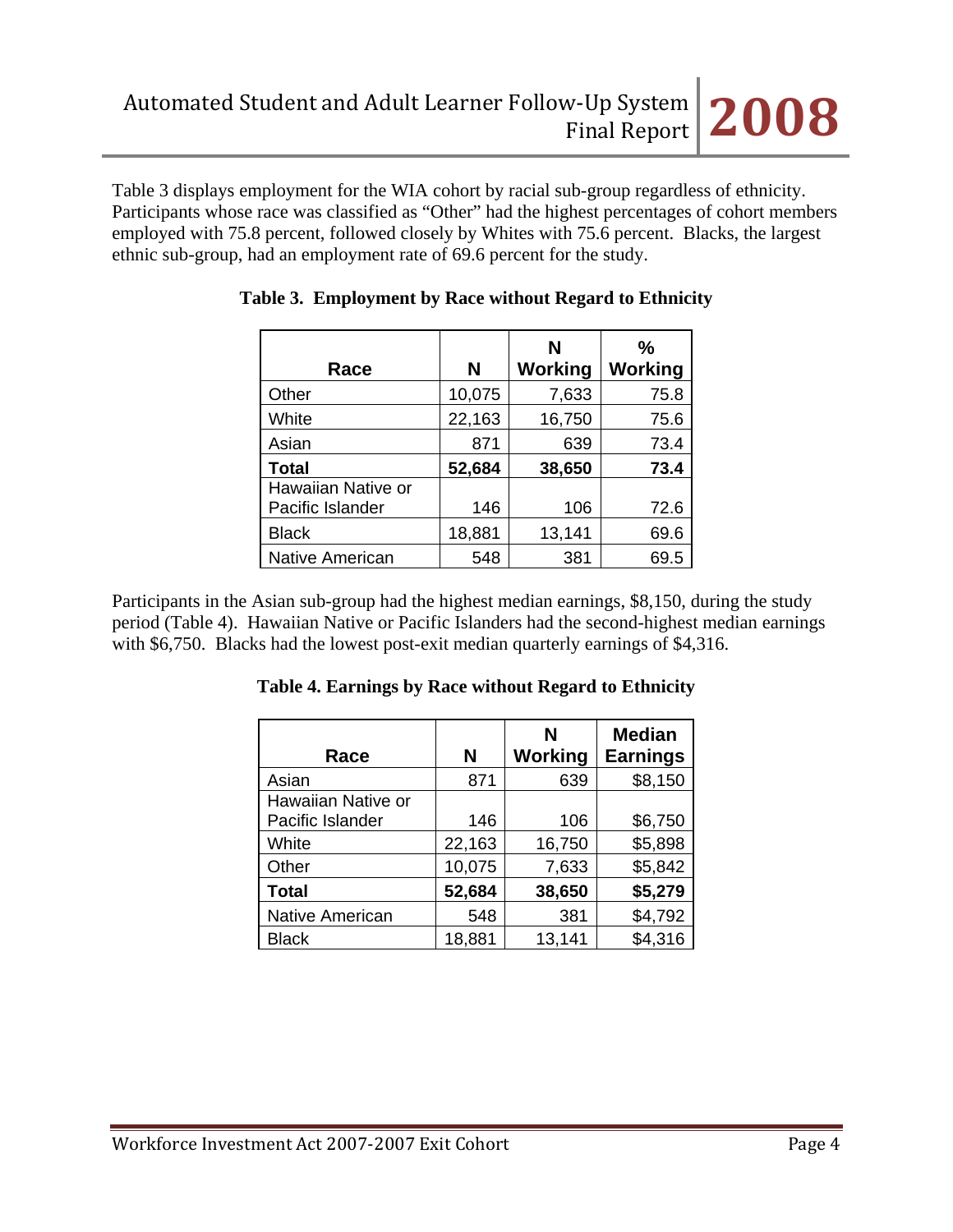WIA funds are distributed in the form of grants, and these grants are broken down into different categories based on which groups the funds are intended for. Table 5 shows the employment percentages for the cohort by the type of WIA grant. WIA Adult grants aim to increase employment, job retention, earnings and career advancement of U.S. workers.<sup>[1](#page-4-0)</sup> Dislocated Worker grants assist workers who have been laid off or have been notified that they will be terminated or laid off (see footnote 1). WIA Youth grants are intended to prepare youth for the [2](#page-4-1)1<sup>st</sup> century workforce.<sup>2</sup> Participants receiving funds from WIA Dislocated Worker grants had the highest employment at 79.2 percent, while Adult grant recipients had the second-highest employment at 76.2 percent. Since Youth programs have other positive outcomes and are more focused on career preparation rather than immediate employment, the employment statistics for the Youth category are not a surprise, nor should they be a concern.

|                          |        | N       | $\frac{0}{0}$ |
|--------------------------|--------|---------|---------------|
| <b>Grant Type</b>        | N      | Working | Working       |
| <b>Dislocated Worker</b> | 6,699  | 5,305   | 79.2          |
| Adult                    | 31,186 | 23,758  | 76.2          |
| <b>Total</b>             | 52,684 | 38,650  | 73.4          |
| Other $3$                | 8,176  | 5,479   | 67.0          |
| Youth                    | 6,623  | 4,108   | 62.C          |

### **Table 5. Employment by Grant Type**

Dislocated Worker grant recipients had the highest median earnings during the  $4<sup>th</sup>$  quarter of 2007, \$6,209 (Table 6). We usually expect higher earnings, given the typically greater labor force attachment of clients in the Dislocated Worker category. Participants receiving services funded through WIA Adult grants had the second-highest median earnings with \$5,746.

|  | Table 6. Earnings by Grant Type |  |  |
|--|---------------------------------|--|--|
|--|---------------------------------|--|--|

|                          |        | N       | <b>Median</b>   |
|--------------------------|--------|---------|-----------------|
| <b>Grant Type</b>        | N      | Working | <b>Earnings</b> |
| <b>Dislocated Worker</b> | 6,699  | 5,305   | \$6,209         |
| Adult                    | 31,186 | 23,758  | \$5,746         |
| <b>Total</b>             | 52,684 | 38,650  | \$5,279         |
| Other                    | 8,176  | 5,479   | \$5,179         |
| Youth                    | 6,623  | 4,108   | \$2,384         |

<sup>&</sup>lt;sup>1</sup> U.S. Department of Labor,  $\frac{http://www.doleta.gov/programs/}{http://www.doleta.gov/programs/}$ 

 $\overline{a}$ 

<span id="page-4-1"></span><span id="page-4-0"></span><sup>&</sup>lt;sup>2</sup> U.S. Department of Labor,  $\frac{http://www.doleta.gov/youth-services/ }$ 

<span id="page-4-2"></span><sup>&</sup>lt;sup>3</sup> Other Adult programs administered by the Office of Workforce Investment include Indian and Native American Programs, Services to Farmworkers, Disability Program Navigators, The President's Community-Based Job Training Grants, and the Work Opportunity Tax Credit Program ([http://www.doleta.gov/programs/\)](http://www.doleta.gov/programs/).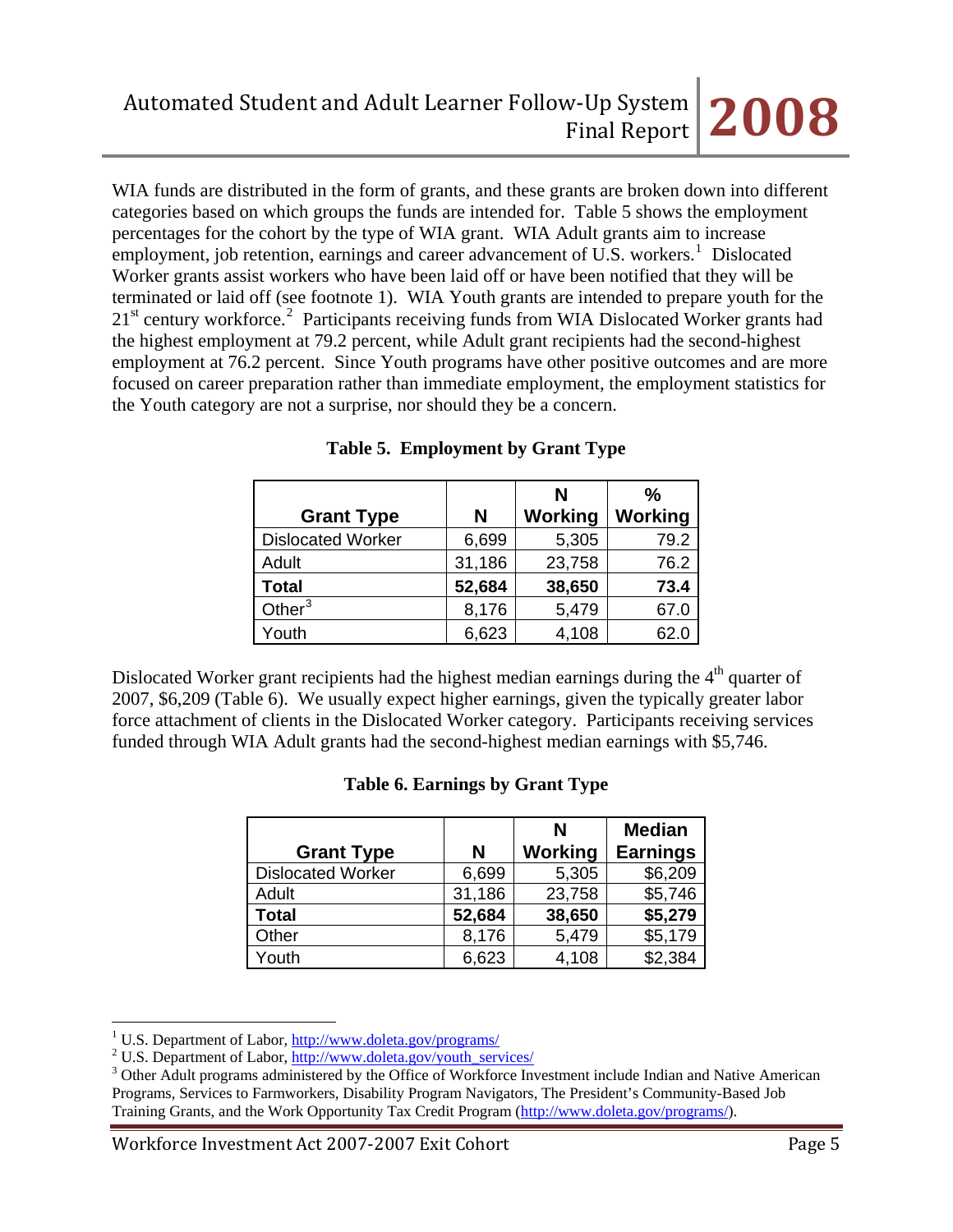Not all WIA participants receive occupationally-specific vocational training. In fact, only 21.7 percent of WIA clients received such training. WIA participants receiving Vocational training services, unsurprisingly, had higher employment than those who did not receive training, 76.9 percent versus 72.4 percent (Table 7), although the contrast is not as bad as it has been in previous cohorts. The training is usually targeted toward occupations that tend to be highgrowth, high-demand and exiters have updated, marketable skills that can be put to use in the workforce relatively quickly.

| <b>Training</b>            | N      | N<br>Working | %<br>Working |
|----------------------------|--------|--------------|--------------|
| <b>Vocational Training</b> | 11,409 | 8,775        | 76.9         |
| <b>Total</b>               | 52,684 | 38,650       | 73.4         |
| No Training                | 41,275 | 29,875       | 72.4         |

**Table 7. Employment by Training Category** 

The Vocational training group had higher median earnings as well (Table 8), with \$5,525. As we have stated numerous times and the data will point out, participants who participate in vocational training activities frequently have better employment and earnings when compared to those who do not participate in training activities.

|  | <b>Table 8. Earnings by Training Category</b> |
|--|-----------------------------------------------|
|--|-----------------------------------------------|

| <b>Training</b>            | N      | N<br>Working | <b>Median</b><br><b>Earnings</b> |
|----------------------------|--------|--------------|----------------------------------|
| <b>Vocational Training</b> | 11,409 | 8,775        | \$5,525                          |
| Total                      | 52,684 | 38,650       | \$5,279                          |
| No Training                | 41,275 | 29,875       | \$5,180                          |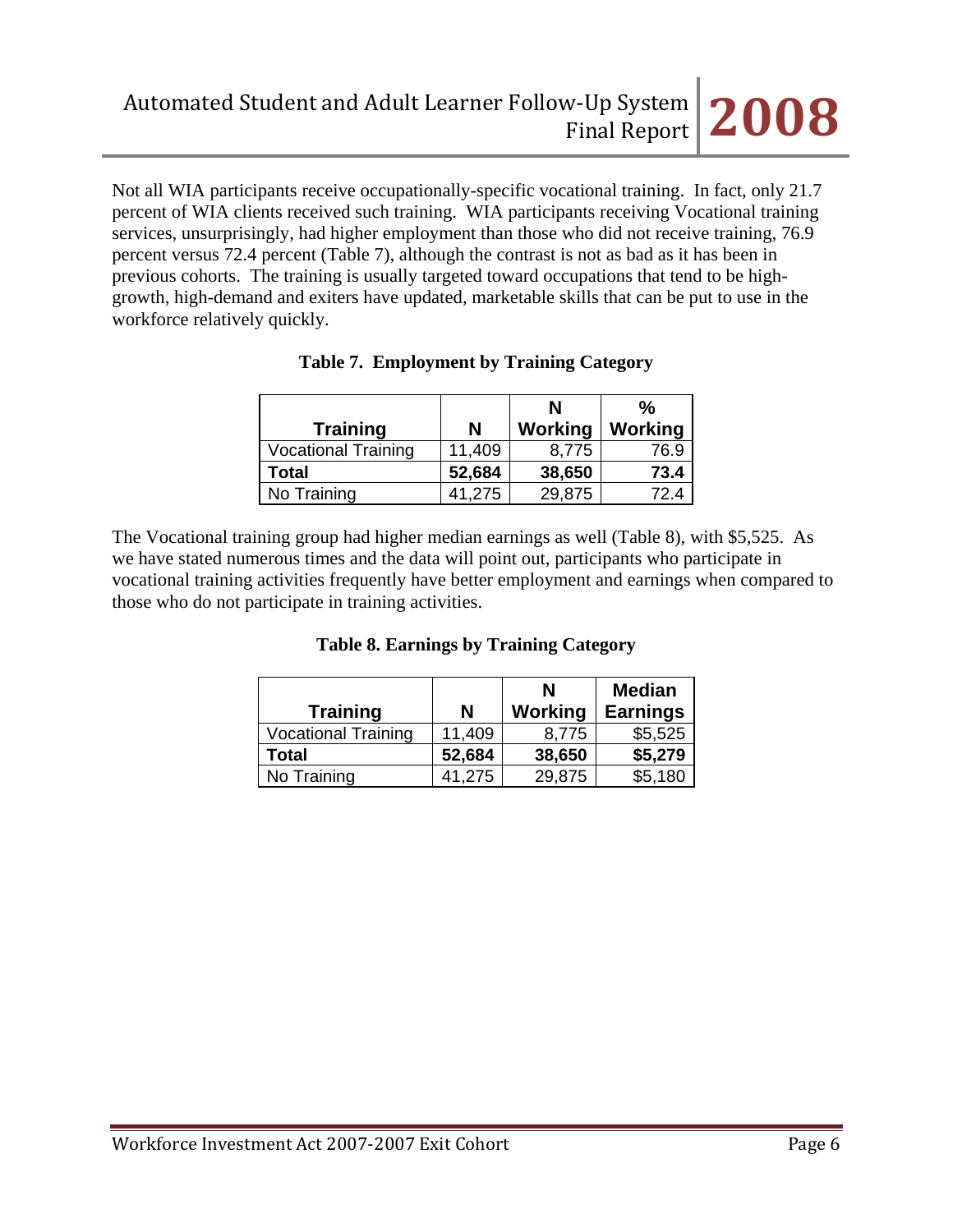Clearly there is strong correlation between education attained by clients prior to program entry and subsequent employment outcomes. Those with a baccalaureate degree (BA) and above had the highest employment at 82.3 percent, while those with more than a high school diploma at program entry had the second-highest employment percentage in the study with 78.8 percent (Table 9).

|                           |        | N       | $\frac{0}{0}$  |
|---------------------------|--------|---------|----------------|
| <b>Education at Entry</b> | N      | Working | <b>Working</b> |
| BA and above              | 3,696  | 3,042   | 82.3           |
| More than HS              | 12,066 | 9,511   | 78.8           |
| No grade                  | 1,996  | 1,505   | 75.4           |
| <b>Total</b>              | 52,684 | 38,650  | 73.4           |
| <b>High School/GED</b>    | 32,213 | 22,926  | 71.2           |
| Elementary/ESL            | 2,713  | 1,666   | 61.4           |

|  | Table 9. Employment by Education at Entry |  |  |
|--|-------------------------------------------|--|--|
|--|-------------------------------------------|--|--|

Table 10 shows that participants listed as entering the program with no grade completed had the highest median quarterly earnings over the period, \$11,574. Those with a BA and above had the second highest median earnings for the quarter with \$10,920. Those with more than high school were next on the earnings list with median earnings of \$6,509.

| <b>Education at Entry</b> | N      | N<br>Working | <b>Median</b><br><b>Earnings</b> |
|---------------------------|--------|--------------|----------------------------------|
| No grade                  | 1,996  | 1,505        | \$11,574                         |
| BA and above              | 3,696  | 3,042        | \$10,920                         |
| More than HS              | 12,066 | 9,511        | \$6,509                          |
| <b>Total</b>              | 52,684 | 38,650       | \$5,279                          |
| High School/GED           | 32,213 | 22,926       | \$4,372                          |
| Elementary/ESL            | 2,713  | 1,666        | \$3,347                          |

**Table 10. Earnings by Education at Entry**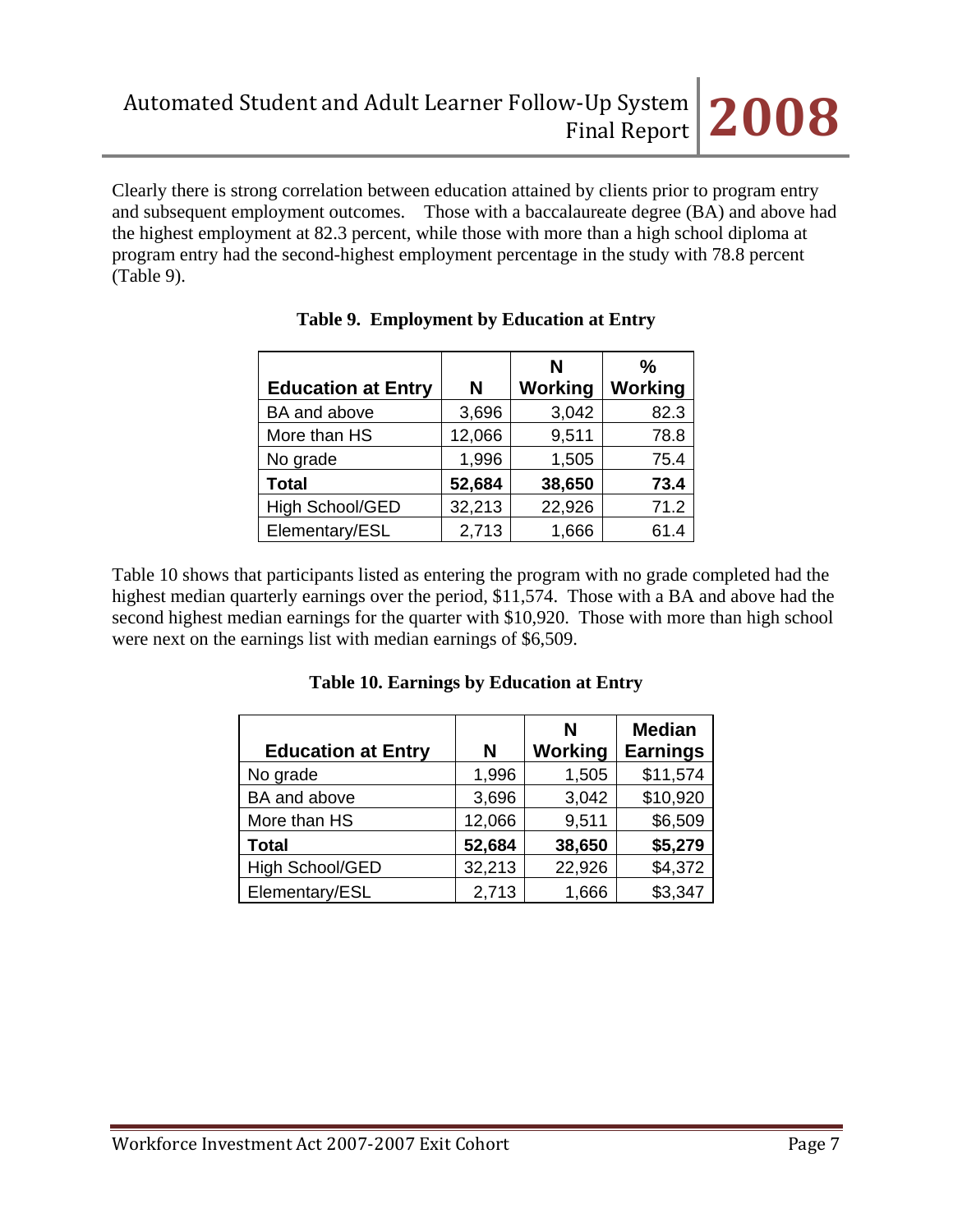Employment outcomes varied considerably across LWDA regions. The Texoma LWDA had the highest employment in the target quarter with 92.0 percent of participants employed (Table 11). Golden Crescent LWDA was close behind with 90.8 percent employed. Panhandle LWDA, Concho Valley LWDA, and Rural Capital LWDA finish out the top five known LWDAs. The Gulf Coast LWDA had 16, 724 participants, down considerably from the previous year's 40,362 participants. They had 12,829 participants the year before that. Numbers seem to indicate that the large influx of Hurricane Katrina refugees into the greater Houston metropolitan area may be subsiding.

|                         |        | N              | $\%$           |  |
|-------------------------|--------|----------------|----------------|--|
| <b>LWDA</b>             | N      | <b>Working</b> | <b>Working</b> |  |
| Texoma                  | 1,156  | 1,063          | 92.0           |  |
| <b>Golden Crescent</b>  | 556    | 505            | 90.8           |  |
| Panhandle               | 351    | 294            | 83.8           |  |
| Concho Valley           | 140    | 115            | 82.1           |  |
| Unknown                 | 109    | 89             | 81.7           |  |
| <b>Rural Capital</b>    | 385    | 311            | 80.8           |  |
| <b>North Texas</b>      | 366    | 291            | 79.5           |  |
| <b>North Central</b>    | 2,007  | 1,590          | 79.2           |  |
| <b>East Texas</b>       | 606    | 475            | 78.4           |  |
| <b>Heart of Texas</b>   | 457    | 356            | 77.9           |  |
| Deep East Texas         | 1,148  | 892            | 77.7           |  |
| <b>South Plains</b>     | 258    | 200            | 77.5           |  |
| Alamo                   | 2,626  | 2,026          | 77.2           |  |
| Permian Basin           | 338    | 259            | 76.6           |  |
| Capital Area            | 1,706  | 1,306          | 76.6           |  |
| <b>Dallas</b>           | 6,493  | 4,954          | 76.3           |  |
| South East Texas        | 1,226  | 926            | 75.5           |  |
| <b>West Central</b>     | 1,449  | 1,085          | 74.9           |  |
| <b>North East Texas</b> | 419    | 309            | 73.8           |  |
| <b>Total</b>            | 52,684 | 38,650         | 73.4           |  |
| <b>Brazos Valley</b>    | 687    | 503            | 73.2           |  |
| Middle Rio Grande       | 308    | 225            | 73.1           |  |
| <b>Cameron County</b>   | 847    | 618            | 73.0           |  |
| South Texas             | 289    | 209            | 72.3           |  |
| <b>Central Texas</b>    | 752    | 536            | 71.3           |  |
| <b>Coastal Bend</b>     | 1,220  | 865            | 70.9           |  |
| <b>Gulf Coast</b>       | 16,724 | 11,814         | 70.6           |  |
| Lower Rio Grande Valley | 5,177  | 3,578          | 69.1           |  |
| <b>Upper Rio Grande</b> | 2,494  | 1,713          | 68.7           |  |
| <b>Tarrant County</b>   | 2,390  | 1,543          | 64.6           |  |

# **Table 11. Employment by LWDA**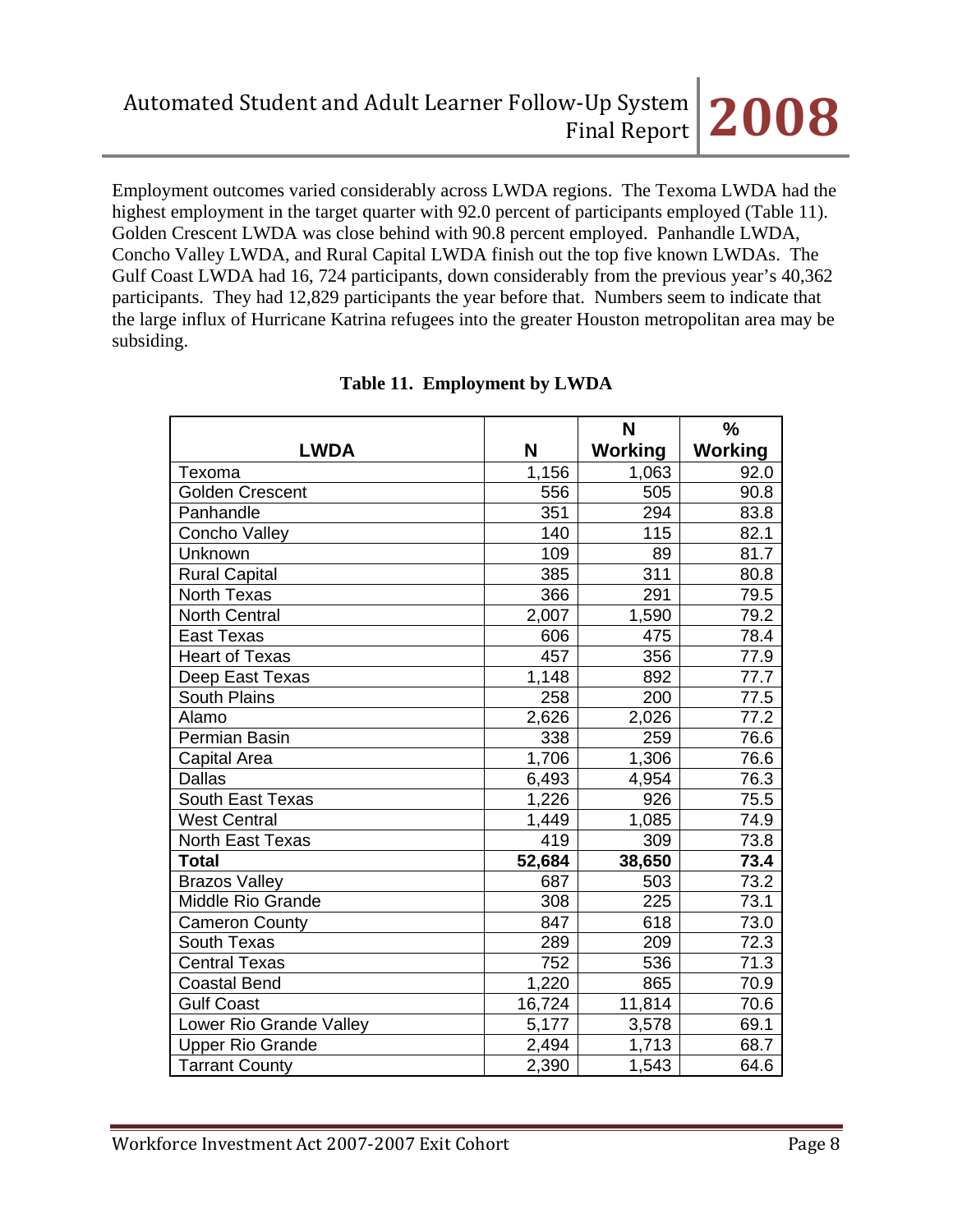Participants from the Texoma LWDA had the highest median quarterly earnings with \$9,427 (Table 12). Golden Crescent LWDA was next with earnings of \$7,868. Heart of Texas LWDA rounded out the top three with median quarterly earnings of \$7,558.

|                         |                    | N       | <b>Median</b>   |
|-------------------------|--------------------|---------|-----------------|
| <b>LWDA</b>             | N                  | Working | <b>Earnings</b> |
| Texoma                  | $\overline{1,156}$ | 1,063   | \$9,427         |
| <b>Golden Crescent</b>  | 556                | 505     | \$7,868         |
| <b>Heart of Texas</b>   | 457                | 356     | \$7,558         |
| <b>Dallas</b>           | 6,493              | 4,954   | \$7,061         |
| Panhandle               | 351                | 294     | \$6,689         |
| North Texas             | 366                | 291     | \$6,577         |
| Capital Area            | 1,706              | 1,306   | \$6,298         |
| <b>North Central</b>    | 2,007              | 1,590   | \$6,294         |
| Deep East Texas         | 1,148              | 892     | \$5,725         |
| <b>Rural Capital</b>    | 385                | 311     | \$5,705         |
| <b>Coastal Bend</b>     | 1,220              | 865     | \$5,701         |
| Permian Basin           | 338                | 259     | \$5,600         |
| South Texas             | 289                | 209     | \$5,497         |
| <b>Gulf Coast</b>       | 16,724             | 11,814  | \$5,295         |
| <b>Total</b>            | 52,684             | 38,650  | \$5,279         |
| Alamo                   | 2,626              | 2,026   | \$5,252         |
| <b>Concho Valley</b>    | 140                | 115     | \$4,936         |
| Middle Rio Grande       | 308                | 225     | \$4,900         |
| Unknown                 | 109                | 89      | \$4,799         |
| <b>Brazos Valley</b>    | 687                | 503     | \$4,710         |
| <b>South Plains</b>     | 258                | 200     | \$4,574         |
| <b>Central Texas</b>    | 752                | 536     | \$4,519         |
| <b>North East Texas</b> | 419                | 309     | \$4,388         |
| <b>East Texas</b>       | 606                | 475     | \$4,386         |
| <b>Tarrant County</b>   | 2,390              | 1,543   | \$4,343         |
| <b>West Central</b>     | 1,449              | 1,085   | \$4,267         |
| <b>South East Texas</b> | 1,226              | 926     | \$4,233         |
| <b>Upper Rio Grande</b> | 2,494              | 1,713   | \$3,947         |
| <b>Cameron County</b>   | 847                | 618     | \$3,801         |
| Lower Rio Grande Valley | 5,177              | 3,578   | \$3,440         |

# **Table 12. Earnings by LWDA**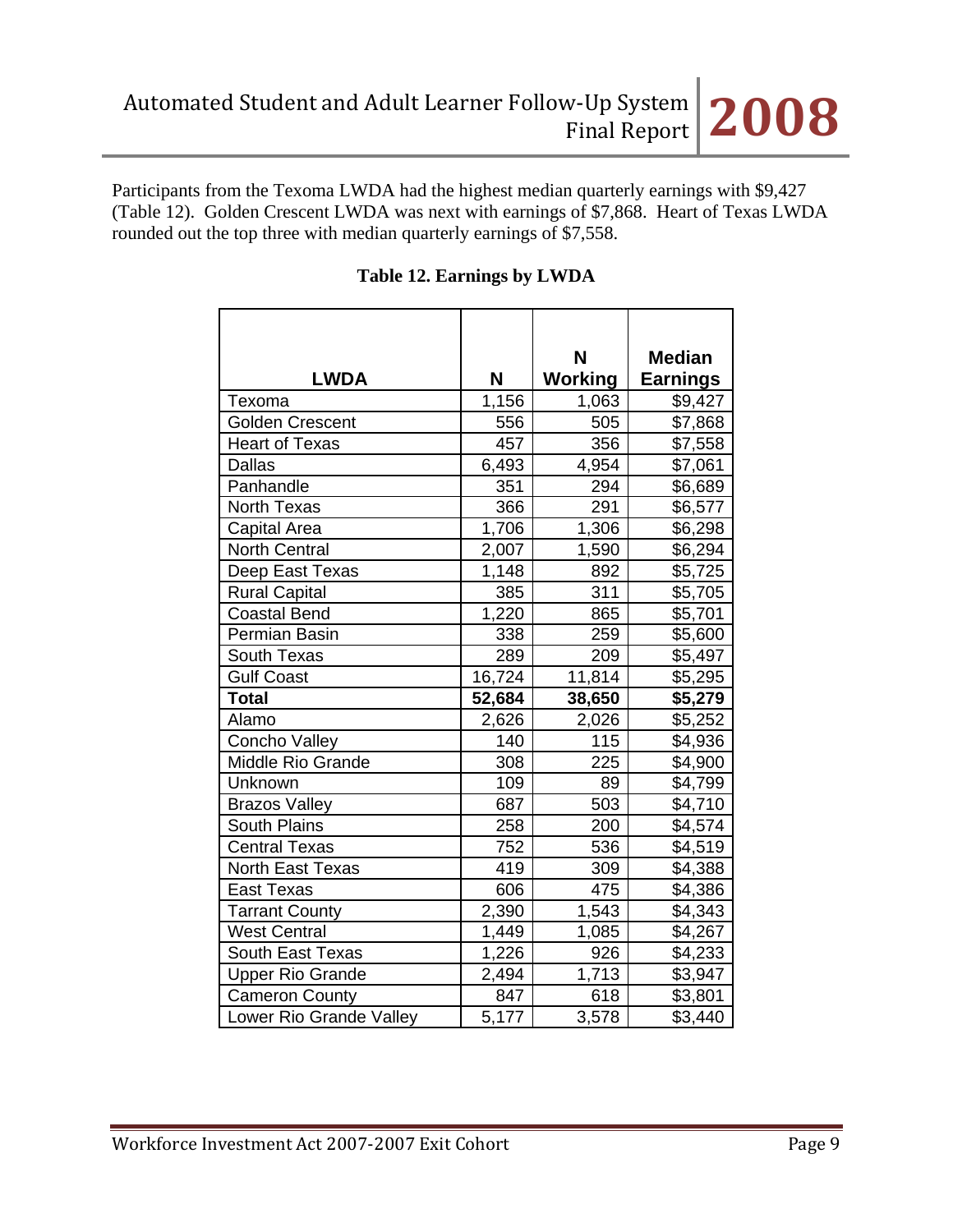Table 13 shows the top ten industries of employment, by 4-digit NAICS code, for WIA participants. First on the list was Employment Services. General Medical and Surgical Hospitals was second and had the highest median quarterly earnings at \$9,937, followed by Limited-Service Eating Places. Exiters working in the Executive, Legislative, and Other General Government Support industry had the second-highest median earnings with \$6,770.

|                                               | N              | <b>Median</b>   | <b>NAICS</b> |
|-----------------------------------------------|----------------|-----------------|--------------|
| <b>Industry of Employment</b>                 | <b>Working</b> | <b>Earnings</b> | Code         |
| <b>Employment Services</b>                    | 3,257          | \$3,385         | 5613         |
| <b>General Medical and Surgical Hospitals</b> | 1,659          | \$9,937         | 6221         |
| <b>Limited-Service Eating Places</b>          | 1,443          | \$1,837         | 7222         |
| <b>Elementary and Secondary Schools</b>       | 1,114          | \$4,320         | 6111         |
| <b>Home Health Care Services</b>              | 917            | \$2,391         | 6216         |
| <b>Nursing Care Facilities</b>                | 910            | \$4,636         | 6231         |
| <b>Other General Merchandise Stores</b>       | 831            | \$3,307         | 4529         |
| Executive, Legislative, and Other             |                |                 |              |
| <b>General Government Support</b>             | 814            | \$6,770         | 9211         |
| <b>Full-Service Restaurants</b>               | 756            | \$2,295         | 7221         |
| <b>Business Support Services</b>              | 686            | \$3,959         | 5614         |

# **Table 13. Top 10 Industries of Employment by 4-digit NAICS Code**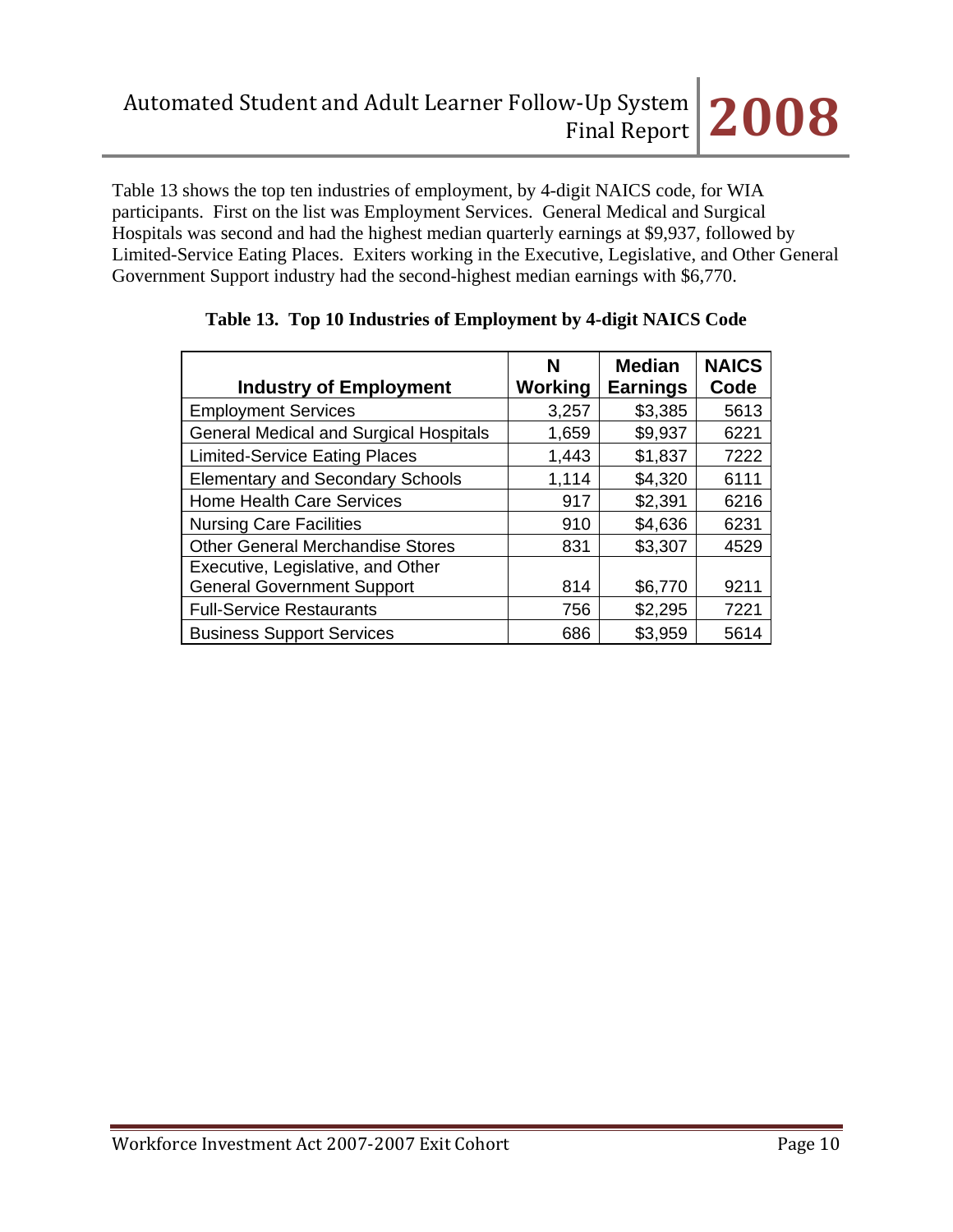

Table 14 shows the ten higher education institutions with the most WIA program participants enrolled in the Fall of 2008. The El Paso Community College District had the largest number of program participants enrolled. Overall, only 3.1 percent of the cohort was found enrolled in higher education in 2008.

| <b>Institution</b>                 | N   | $%$ of<br>All<br><b>Enrolled</b> | $%$ of<br><b>Cohort</b> |
|------------------------------------|-----|----------------------------------|-------------------------|
| South Texas College                | 298 | 7.3                              | 0.6                     |
| <b>Houston Community College</b>   | 197 | 4.8                              | 0.4                     |
| El Paso Community College District | 177 | 4.3                              | 0.3                     |
| University of Texas Pan-American   | 164 | 4.0                              | 0.3                     |
| <b>DCCCD El Centro College</b>     | 124 | 3.0                              | 0.2                     |
| <b>Grayson County College</b>      | 116 | 2.8                              | 0.2                     |
| <b>DCCCD Richland College</b>      | 109 | 2.7                              | 0.2                     |
| <b>Austin Community College</b>    | 101 | 2.5                              | 0.2                     |
| <b>Texas Southern University</b>   | 76  | 1.9                              | 0.1                     |
| University of Texas at El Paso     | 73  | 1.8                              | 0.1                     |

### **Table 14. Top 10 Higher Education Institutions, All WIA Participants Enrolled in Fall 2008**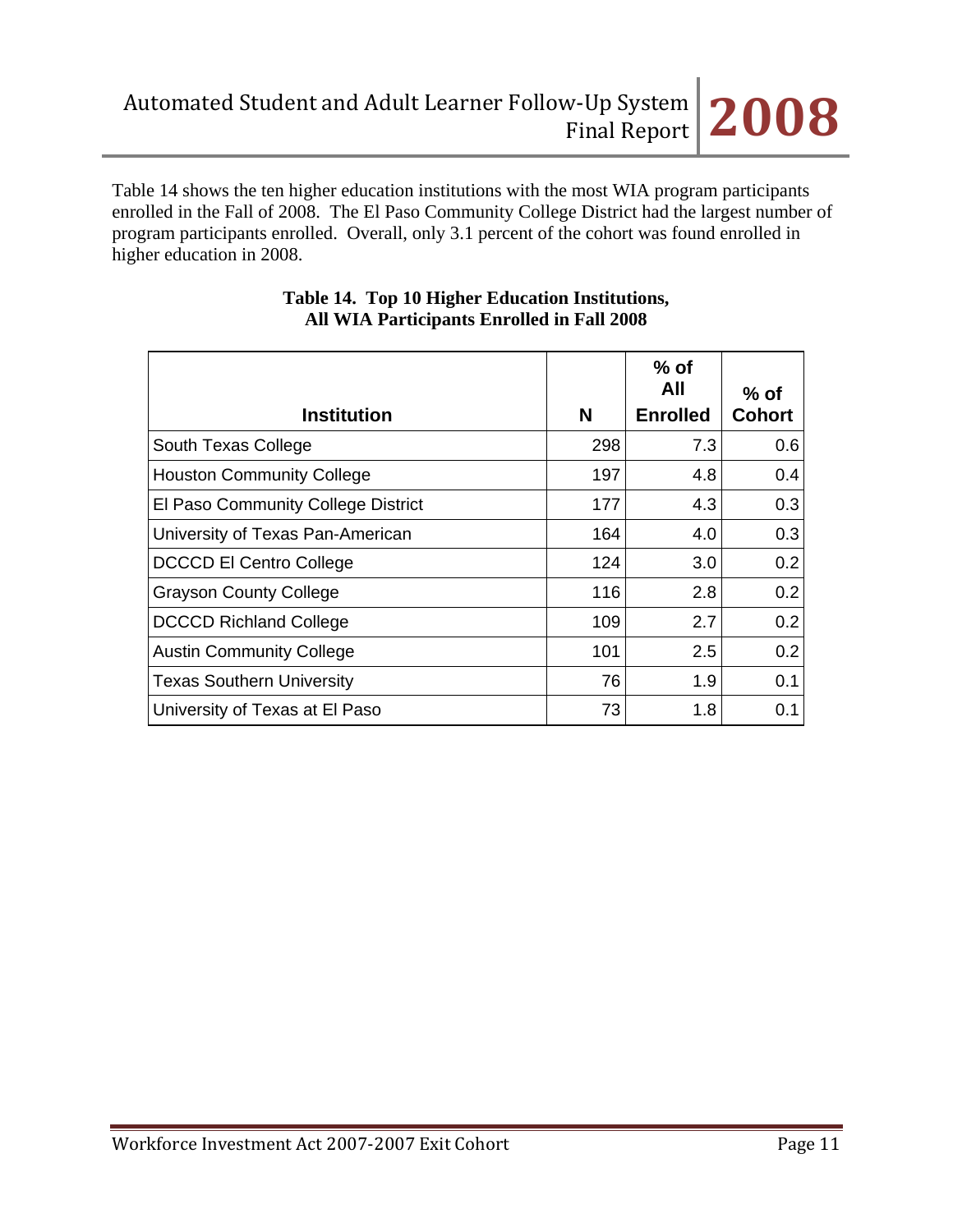Table 15 shows the ten programs of instruction with the most WIA participants enrolled in Fall 2008, by Classification of Instructional Program (CIP) title. We see the majority of enrollees were found enrolled in Nursing - Registered Nurse Training (RN, ASN, BSN, MSN). General Studies and Liberal Arts and Sciences/Liberal Studies round out the top three CIP titles, both of which are generally used as a "catch-all" for people who have not decided on a specific program of study.

| <b>CIP Title</b>                                                              | N   | $%$ of<br>All<br><b>Enrolled</b> | $%$ of<br><b>Cohort</b> |
|-------------------------------------------------------------------------------|-----|----------------------------------|-------------------------|
| Nursing - Registered Nurse Training (RN, ASN, BSN, MSN)                       | 400 | 10.0                             | 0.8                     |
| <b>General Studies</b>                                                        | 399 | 10.0                             | 0.8                     |
| Liberal Arts and Sciences/Liberal Studies                                     | 250 | 6.3                              | 0.5                     |
| Undeclared                                                                    | 227 | 5.7                              | 0.4                     |
| Business Administration and Management, General                               | 213 | 5.3                              | 0.4                     |
| Multi-/Interdisciplinary Studies, Other                                       | 148 | 3.7                              | 0.3                     |
| Licensed Practical / Vocational Nurse Training (LPN, LVN, Cert,<br>Dipl, AAS) | 124 | 3.1                              | 0.2                     |
| Business/Commerce, General                                                    | 108 | 2.7                              | 0.2                     |
| <b>Criminal Justice/Safety Studies</b>                                        | 68  | 1.7                              | 0.1                     |

### **Table 15. Top 10 CIP Titles for WIA Program Participants Enrolled in Fall 2008**